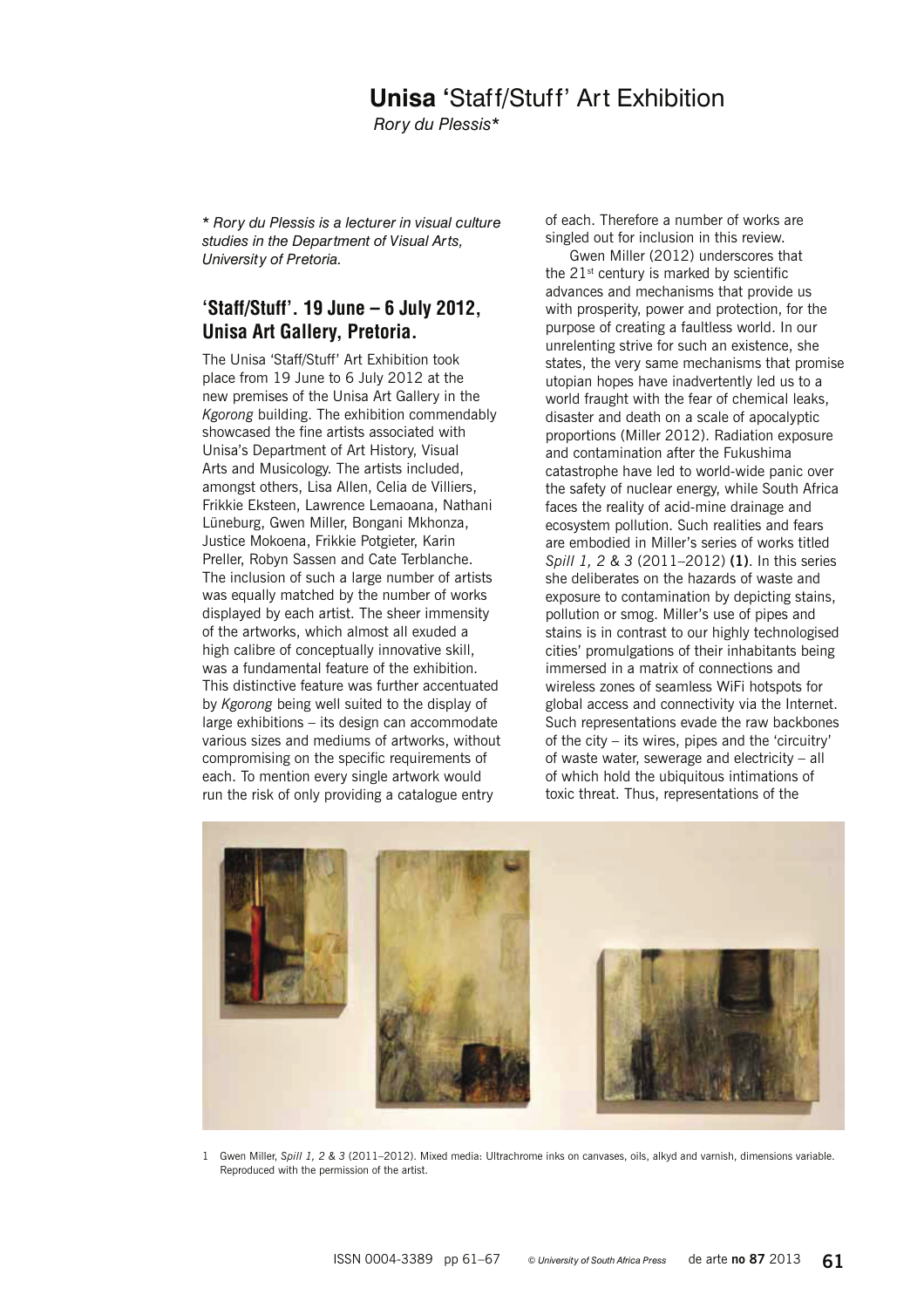technologically interfaced metropolis (Gandy 2005:38) come at the expense of signifying the tangible, physical reality of the city  $-$  its underbelly of entwined piping and conduits. In this regard, Miller's portrayal of pipes as oozing, inorganic orifices provides a critical reflection of the trope of the technologised city as a luminous metropolis of screens, interfaces and simulacra. In this way she provides a counter-narrative to the trope, and figures it rather as a 'flawed system through which contamination and degeneration develop' (Miller 2012).

Miller's artwork also outlines a fundamental myopia in our contemporary existence – a blind-spot that is best articulated by Luce Irigaray (1993:187) who states that 'the developments in technology subject us to such harsh ordeals that we are threatened with physical and mental annihilation. We have neither the time nor the leisure to think, however much spare time we are given, and we are endlessly negligent, forgetful, distracted.' By presenting her artwork over three canvases

the viewer does not have the comfort of disregarding or overlooking the prowling perils of present-day existence, but is instead barraged out of inattentiveness. As such, Miller's artwork allows the viewer to 'be a little forewarned and able to make some objective decisions, however small' (Irigaray 1993:186) regarding mankind's existence in technologised cities.

Miller's *Key to the Family* (2011) **(2)** is a hinged container with drawers containing chronologically taken samples of hair collected from her twin boys over a period of 13 years (1998–2011). For Miller (2012), this artwork acts as an archive of memory. Her use of hair as a medium for memory is akin to a Victorian practice: Victorian mothers kept locks of their children's hair in scrapbooks and albums as well as in jewellery and parlour decorations (Miller 2008:164). Apart from memory, the artwork is also a metaphor for nostalgia.

For Miller (2012), the work represents a recollection of a mother's tender grooming of her children. Yet this is not just a simple act of reminiscence, but one which oscillates towards a sense of loss. This movement in the direction of bereavement commences at the very moment when the hair is cut. Such cut locks of hair can, under the right conditions, last for thousands of years, whereas the body cannot. Thus, the locks are a form of *memento mori* as they remind one of the anticipated absence of the body (Holm 2004:140).

Miller's use of hair as an interchangeable and fluctuating symbol for memory and loss is exemplarily executed, but further readings based on the physical properties of hair are also implied. Hair, through chemical or microscopic analysis, can offer an account of an individual's state of health and also records the presence of exposure to any toxic substances. In this regard, hair holds a history of an individual's nourishment and environmental context. Owing to the fact that the hair in the artwork comes from children, their sustenance and sheltered



2 Gwen Miller, *Key to the Family* (2011). Hardboard and wood case. Perspex, paper, hair and paint. 152 x 48 x 23.5 cm. Unisa Art Collection. Reproduced with the permission of the artist.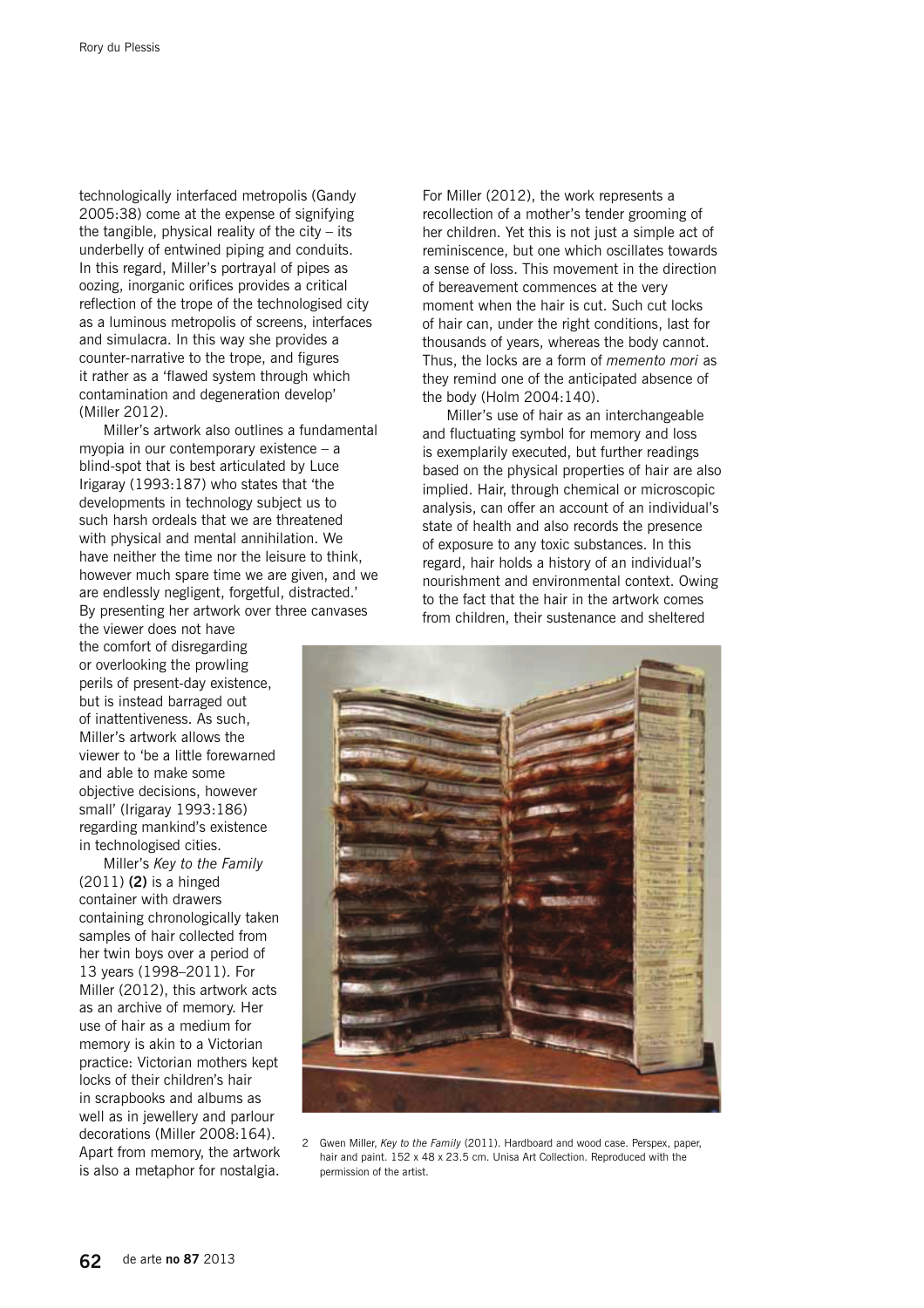environment are primarily dependent on the mother. Accordingly, the artwork can be regarded as an homage to the nourishment, care and devotion mothers offer their children. In other words, the rearing of children is reliant on the nurturing and nourishment they receive from their mothers, and that record is evident in the hair. Thus, hair can be seen as a testament to the intimate bond between selfless mother and dependent child. Overall, Miller presents a considerable collection of works that are defined by a profound exploration and personal expression of her specific lines of inquiry.

Frikkie Eksteen's *Deleted Scene* (2012) **(3)** is a tableau of seemingly identical men in various states of concealment behind the bands of horizontal blinds. The bands move from a dense concentration on the left-handside to a relatively sparse concentration on the right-hand-side, where the bands appear more as clear-cut vectors. Through the use of bands the viewer does not figure as a voyeur but rather as an observer, standing before a line-



Eksteen's (1012) work can also be discussed in relation to a questioning of a number of other myths and traditions

> associated with portraiture painting, namely its relationship to power and the stylistic signature of the artist. However, further readings are opened up by the exhibition being held in the wake of the furore surrounding Brett Murray's *The Spear* (2012)*.* In the section that follows, this author is of the opinion that Eksteen's inclusion of several penises in his painting can be read in a subversive manner that destabilises any phallic connotations of the penis.

> Commenting on the mass hysteria, throngs of protest and cacophony of public debate following Murray's stylistic representation of a penis on a Leninesque-looking Jacob Zuma, Kendell Geers (2012) asks: 'What is it about the penis that strikes fear into the hearts of men? What is it about the dick ... that makes presidents weep and a nation scream? Every man has one, flaccid or not. and yet the mere mention of the proverbial python sends a grown





3 Frikkie Eksteen, *Deleted Scene* (2012). Oil, spray paint and inkjet print on canvas, 210 x 164 cm. Reproduced with the permission of the artist.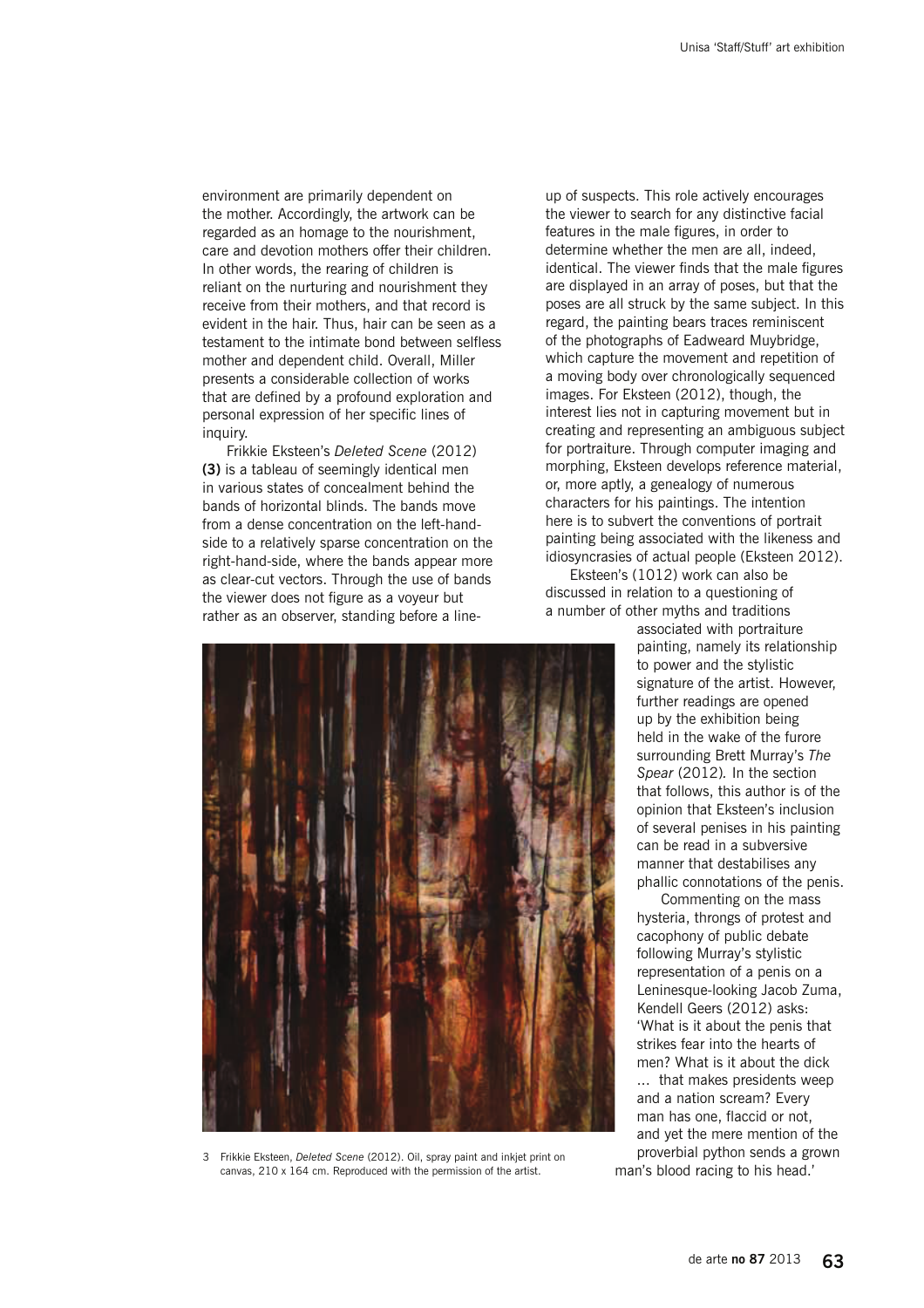One possible reason for the penis inciting terror and filling viewers with trepidation is that it may run the risk of no longer being equated with the phallus. This is not just an idle threat but completely warranted, as the penis lacks the proportions and properties of the phallus. Although the penis is incommensurable with the phallus, the 'dominant fiction' – the representational system through which society figures consensus – is based on the conflation of the penis with the phallus (Silverman 1992:30, 41). In maintaining this fiction, patriarchy upholds phallic privileges being consigned to men alone. In order to sustain the dominant fiction, to preserve the phallic identification of hegemonic masculinity, representations of the penis are enveloped in taboos and iconoclasm. In such acts of banning, masculinity remains entrenched in the phallic properties of power, strength and control. In cognisance of this line of reasoning, not only is the representation of the penis subversive by breaking taboos, but its very representation has the potential to challenge phallic privilege by displaying the disjuncture between the penis and phallus (Mathes 2000; Nixon 2000).

From the above discussion, Eksteen's representations of the penis can be argued to represent an attempt to dislodge it from phallic qualities, and as such offers it as a counterpatriarchal object (Nixon 2000). This reading is based on a number of formalist elements in Eksteen's painting. First, the painting consists only of a single individual in a number of poses. What has not been depicted is a background or setting to stage the male nudity. Settings and props are necessary for the depiction of male nudes, as the penis alone cannot exemplify the phallus. This means that in representations of male nudity it is the predominance of prosthetic devices, rather than the penis, that embodies the phallus (Jones 2002:192; Segal 1990:89; Walters 1978:297). By providing neither a suitable stage nor prosthetic devices, the male nudes in Eksteen's painting are removed from pre-authorised meanings and conventional significations which clothe the penis as a phallus. Second, the horizontal blinds and vectors serve to fragment the penis from the body. This leads the viewer to perceive the penis as segregated from its anatomical context, which can be seen as an attempt to deliberately separate the penis from



4 Nathani Lüneburg, *Dreaming of home* (2008). Stop-frame animation, full colour, 1920 x 1080 HD format, 3 minutes. Reproduced with the permission of the artist.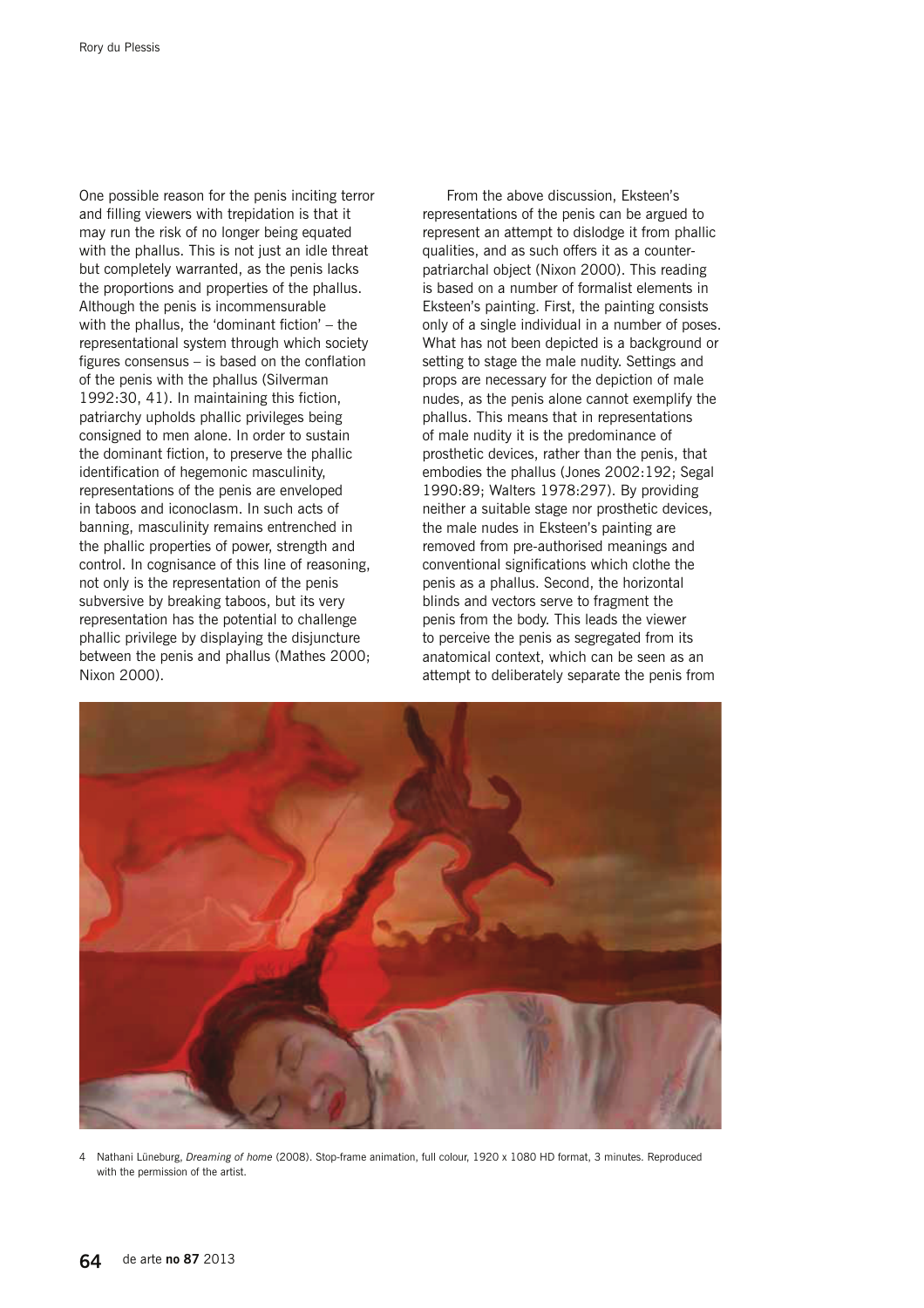the being – an anatomical sign that reinforces an impermeable border between sexualities, genders and bodies; and as a cultural marker that ensures male rights and privilege (Stephens 2004:89–90). Furthermore, the rendering of the *penis*-as-fragment subverts the phallic ideals of coherence and unity, and thus prevents the penis from being read as a phallic symbol (Nixon 2000).

Without the props and prosthesis and by fragmenting the penis from the body, the penis is severed from phallic connotations that serve to block it from being merely a penis. In this way, Eksteen challenges conventional tropes governing the representations of the penis that ensure phallic readings. In sum, Eksteen presents the penis as an organ rather than a symbol that is embedded and assigned meaning associated with virility; an organ rather than a motif of anxiety and insecurity; and an organ that is inconsequential to phallic identification.

In the video artwork, *Dreaming of home* (2008) **(4)**, Nathani Lüneburg depicts a sleeping woman while a number of hybrid creatures, reminiscent of surrealist imaginings, lurk and ominously loiter on top of her. For Lüneburg (2012) the artwork portrays how her memory fails to represent the actual truth following an experience of personal trauma. Such traumatic memories are depicted in the artwork as hybrid creatures. These creatures may be surreal in representation, but they bear a striking resemblance to the look and position of a devious incubus mounting a woman in slumber. An incubus resting on a female is notably recorded in Henry Fuseli's oil painting *The Nightmare* (1781) and in its later (1802) rendition. In the Fuseli paintings, the incubus causes the sleeping women to have nightmares. In this respect, it is possible to argue that the incubus-like figures in Lüneburg's work serve as a suitable motif for indicating how traumatic memories distort reality and cause anxiety, stress and nervousness. However, a notable distinction between Lüneburg and Fuseli's work is that Fuseli indicates the effect the nightmare has on the woman – her body is physically responsive to the stimuli originating in the dream world. In contrast to Fuseli's depiction of the women as receptive to the influence of the incubus, the female figure in Lüneburg's artwork remains primarily unmoved and unchanged. This can be interpreted as Lüneburg attempting to stand

firm and defend herself against the effects of the trauma. Overall, the video artwork shows an awareness of the subject of memory, dreaming and trauma in art history, while providing a uniquely subjective meditation on her own personal exploration of the subject.

*T(his) Shirt* (2011) by Justice Mokoena is a monumental monoprint of a t-shirt that is meticulously and intricately rendered to reveal every crease, fold, stitch and seam. Mokoena (2012) describes the work as exploring his grief following the death of his father. In this regard, Mokoena's rendering of the t-shirt can be seen as part of the material and visual culture of death and mourning. Not only is the t-shirt's monumental scale connotative of memorials, but its highly detailed depiction lends the artwork a weightiness which is indicative of tombstones. Mokoena's grief is, however, not solely related to the death of his father, but also his absence while Mokoena was growing up. Mokoena (2012) therefore describes the artwork as a metaphor for grief arising from both death and absence. This is notable in that it allows the artwork to move from a private grieving (Mokoena mourning the death of his father) to the viewer sharing in Mokoena's lament over absent fathers. In South Africa, most men are seen to be jarringly uninterested in their children (Morrell and Richter 2006:2). This claim is made explicit in the fact that many men reject their role as fathers by denying paternity or outright abandoning their children (Morrell <and Richter?> 2006:14). 'Absent fathers' are not unique to South Africa – it is a worldwide phenomenon. Susan Faludi (2000:375, 484) charts the absence or vanishing of fathers in the West as occurring in the wake of World War II, and notes that it has resulted in several generations of men anguishing over paternal abandonment. In such a zeitgeist of spectral fatherhood (Faludi 2000:597), Mokoena's work reads as a memorial for the aching sadness and grief of men who grew up fatherless. Mokoena effectively encodes the grief of his father's death while also decoding the collective injustice felt by countless men with missing and/or absent fathers.

In several works, namely *Chris and tennis partner, 1950s* (1999) **(5)** and *Jack, Pieter and Chris, Kruger Park, 1950s* (2008) **(6)**, Karin Preller produced paintings that appear to be based on personal photographs. In her works she not only duplicates the subjects in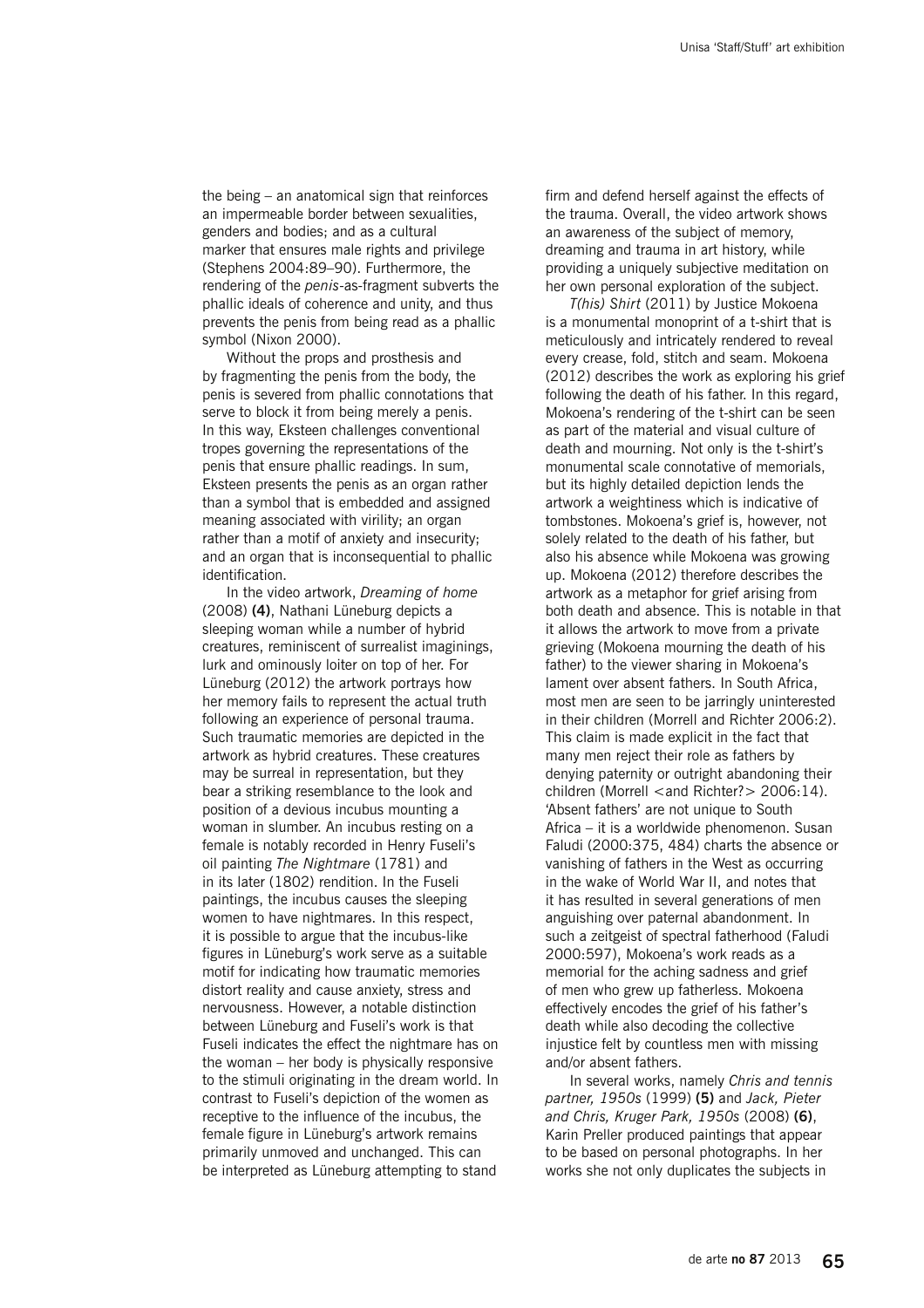

5 Karin Preller, *Chris and tennis partner, 1950s* (1999). Oil on canvas, 103 x 105 cm. Reproduced with the permission of the artist. 6 Karin Preller, *Jack, Pieter and Chris, Kruger Park, 1950s* (2008). Oil on canvas, 83 x 108 cm. Reproduced with the permission of the artist.

the photographs, but also the formal qualities of photographic representations: blurred imagery, cropped compositions and a smooth surface (Neihaus 2012:6). By reproducing the formal qualities of photographs she is able examine Walter Benjamin's earlier conception of the aura. In its first formation, Benjamin (1980:209) defines aura as 'a strange web of time and space: the unique appearance of a distance, however close at hand'. Benjamin in this sense articulates how photographs are interpreted through times and spaces other than those recorded in the images. In this way, the viewer superimposes his/her own context onto the image, thereby undermining its claims to an essential truth or universal meaning (McInnes 2008:18). This is clearly evident in the viewer's reaction to the paintings. Those who view Preller's paintings do not respond by asking for further information or enquiring after the identities of the subjects recorded. Rather, the elements in the image that strike or wound us, their very *punctum*, are their indistinctness from our very own photo albums. If we had merely seen the original photographs we would not necessarily have responded by recognising the aura. Instead, we would run the risk of being positioned as voyeurs, while the work would risk being categorised as spectacle. However, by reproducing the photograph as a painting, Preller introduces into the images the introspection, slow contemplation and temporality associated with paintings. As a result, the viewer is able to reflect on how Preller's images are strikingly similar to his/her

very own photographs, and s/he is encouraged to interpret the images according to personal experiences, context and subjectivity.

*Collateral damage* (2012) by Bongani Mkhonza is a near identical copy of the old R10 note. However, the viewer is jolted out of any complacency by the glaringly obvious dehorned rhino on the front of the note. What appears in the absence of the horn is an acidred seeping wound that bears connotations of blood. Yet, the wound is also the same colour as the marker-pen inscription that reads '\$16 304' bracketed around the now-missing horn. This may be read as a literal rendering of the term 'blood money' – the large sum of money hired poachers are paid for the illegal dehorning of rhinos. However, the work also offers deeper levels of meaning through its very title and the replacement of the wording 'South African Reserve Bank' with 'Chinese Reserve Bank'. These markers may refer to rhinos as the unintended victims of South Africa's ailing economy and the government's attempts to resuscitate it through bilateral agreements. South Africa has joined the association of emerging economies known as BRICS (Brazil, Russia, India, China, South Africa). Although BRICS aims to encourage commercial, political and cultural cooperation between its member states, questions have surfaced of late regarding South Africa's lack of agency by conforming to Chinese interests. In this sense, Mkhonza positions China as key role player in interrogating the sharp rise in incidents of rhino poaching: Have rhinos